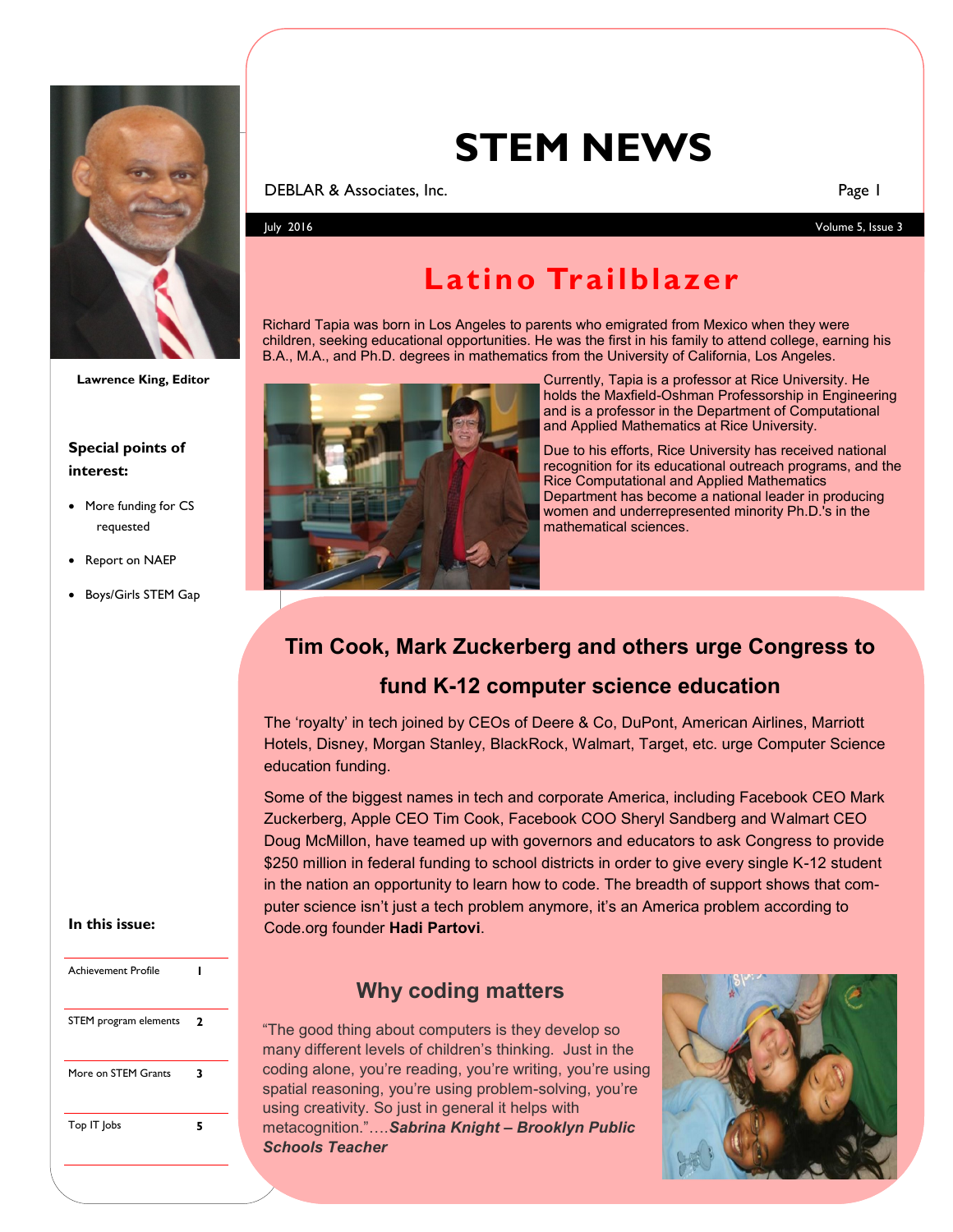## **What makes a quality STEM program?**

**DEBLAR & Associates** receives inquiries from readers and teachers asking this question as they seek to build support to better serve the educational needs of their students. There may be many answers depending on the particular situation, but these elements are most often what we recommend. First we ask these questions.

Is the program interdisciplinary and problem based, and does it encourage deeper learning through real-world projects? Does the program demand authentic assessments?

Are students working the way scientists and engineers work?

Does your STEM program engage business, industry, and local colleges, as well as families and community organizations? Does the school reach out to girls and minorities?

Does your school ensure that teachers and administrators become STEM learners so they are better able to lead STEM programs?

Then we suggest these elements to design into the program.

- Project learning exercises that are interactive
- Team based problem solving
- Strengthening communication skills
- Linking projects with Field trips

### **Sobering NAEP Report**

Among eighth-grade students in public and private schools, 45 percent of girls and 42 percent of boys scored proficient on the exam, the National Assessment of Educational Progress, or NAEP. Overall, 43 percent of all students were proficient.

The test was designed to measure students' abilities in areas such as understanding technological principles, designing solutions and communicating and collaborating. Girls were particularly strong in the latter. There also were large racial and socioeconomic achievement gaps, mirroring results on standardized tests in other subjects. Just 25 percent of students who received free and reduced-price lunch scored proficient, compared to 59 percent of more affluent students. Eighteen percent of black students and 28 percent of Latino students scored proficient, for example, compared to 56 percent of white and Asian students.

NAEP, also called the Nation's Report Card, is best known for providing information every two years about student performance in math and reading. The National Assessment of Educational Progress (NAEP) is the largest nationally representative and continuing assessment of what America's students know and can do in various subject areas.

In 2015, 34 percent of eighth-graders were proficient on the NAEP reading exam, and 33 percent were proficient in math.



## **Engineering continues to lose undergraduates' mindshare**

Engineering jobs often ups and downs. I recall my High School had the idea to have someone in the industry come to talk to us in my Sophomore year at Brooklyn Technical. He painted such a bleak employment picture for engineers in 1970 that I switched from Electrical Engineering to more of a College curriculum of 'General Engineering Technology'. Being 16 (and 10 years before the internet would have allowed me to do my own research) I didn't anticipate that by 1973 the prospects would change As the man said, predictions are hard, especially about the future.

One reason I argue for talking and thinking about engineering as a pathway for developing one's intrinsic intellectual interests and orientations is that, whatever happens in the marketplace, you'll be using and developing your brain in a way that brings pleasure and growth. Finding work that allows this activity to continue might just be the secret to professional happiness. *(Danial Lark, NYS Office of Information Technology Services)*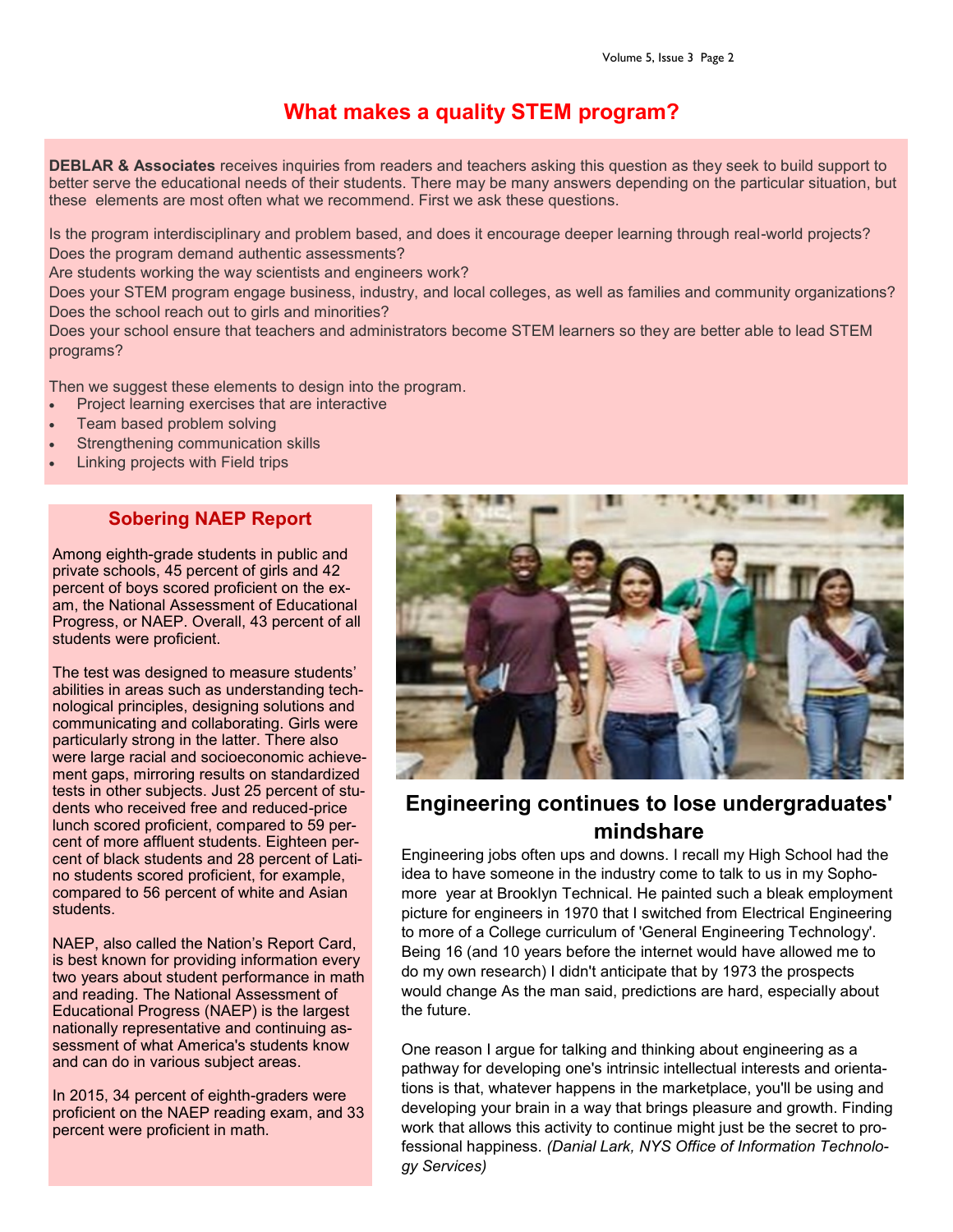#### **More on Grant sources**

DEBLAR & Associates, Inc. have been successful in supporting K12 and higher Education grant applicants as external evaluator or providing specific technical program design. Here are three more education grant providers that non-profit groups or teachers may consider contacting.

#### **Saxena Family Foundation Grants**

The Saxena Family Foundation has a particular focus on initiatives that promote US science, technology, engineering, and mathematics (STEM) education and the empowerment of girls, female children, and young women so that they have equal rights later in life. The foundation focuses on empowerment programs to include economic, educational, and political empowerment of women through literacy programs, jobs, and life-skills training. Previous grantees have included schools, universities, and nonprofit organizations. **Deadline: Rolling.**

#### **The Halliburton Foundation Education Grants**

The Halliburton Foundation accepts grant proposals from U.S. based nonprofit organizations that serve the following areas: education, health, and health-related social services. Strong preference is given to organizations in areas where there is a significant presence of Halliburton employees and operations. Direct Grants are made to U.S.-based elementary and secondary schools and higher education institutions. Additionally, the foundation supports education at all levels through employee matching gifts and scholarships. **Deadline: Rolling.**

#### **RGK Foundation**

The RGK Foundation awards grants in the broad areas of education, community, and health/medicine. The Foundation's primary interests within education include programs that focus on formal K-12 education (particularly mathematics, science and reading), teacher development, literacy, and higher education. **Deadline: Rolling.**

Making STEM Come Alive for Low-Income Students! See why Dr. Darryl Lee Baynes, President of the **Minority Aviation Education Association's** Interactive Science Programs, is fast becoming known for his talents in showing inner city kids, through engaging lab experiments, just how exciting science can be! Says Darryl: "I want to get kids thinking about science. That's what I try to do in these presentations." - *dbaynes@interactivescienceprograms.org*

## **Years of programs, testing, standards, and accountability have not ended racial achievement gaps in science and math**

Much of what some researchers report and that education administrators and parents buy into is the socio-economic conditions across America will continue to shape education outcomes. Some of our reader's comments on this issue.

*"I'm a volunteer science teacher who has helped teach science in hundreds of schools. Some were strong, and some were weak, but the strongest I've ever seen is over 90% Latino, is a public charter school in a low-income part of a major city, and has achieved outstanding results. The students in that school take double math, double English, have a strict discipline code, wear uniforms, and are openly college-prep in their focus."*

"*This is such old news. We all know the gap exists. Concentrating on closing the gap is futile. Concentrating on growing the skills of those students with major gaps in their background knowledge is the key. There will be haves and have nots. However, our national freedoms afford us the opportunity to, if we want it bad enough, and if we work doggedly and put our efforts forward, to advance beyond our current place in society. As long as there is talk about a gap, there will be one."*

*"High poverty schools teach students less than the teachers were taught. Social studies, art, field trips have been eliminated. The soft bigotry of low expectations are embraced in paternalistic intentions. Until teachers commit to teaching their students more than they were taught poor students will learn less."*

Marva Collins and her Westside Preparatory School in Chicago. In her own works, "Everything works when good teaching works," and race, socio-economic status, gender, don't matter."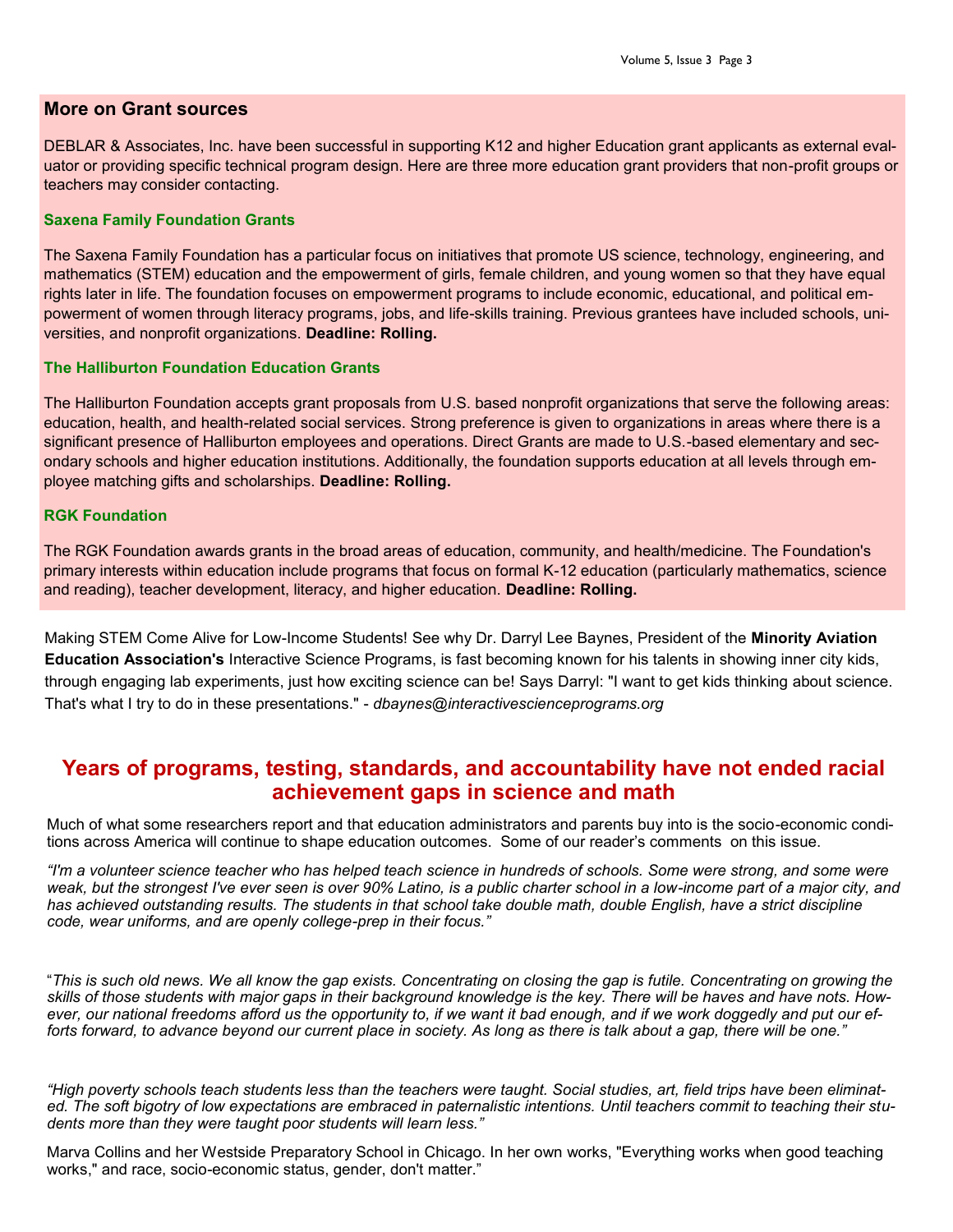### **Boys, girls show wide gap in STEM interests**

There is a vast gap between the number of high school boys and girls interested in STEM, and the type of careers that attract the different sexes, according to Julie Kantor, Chief Partnership Officer for STEMconnector and Million Women Mentors. Kantor found the gap by sifting through data from one STEMconnector's partners, My College Options.

The website helps high school students pick colleges based on their interests. Kantor was able to tap 13 years of data from paper surveys administered as well as a 100,000 student survey that tracked whether student interests changed between freshman and senior years.

## Interested in Pursuing STEM Careers

Metrics from Over 10m High School Students from My



Sourced through ShapingOurFuture.org

Perhaps the most interesting chart Kantor showed in her article compared the STEM interests of boys and girls. Boys gravitated to engineering and computer and information science, while girls favored biology. Engineering grads earn significantly more than biology grads.

The other source of worry is the high number of girls who pick "science" as an interest compared with boys (17 vs. 6 percent). This lack of specificity suggests that girls do not have enough information, for whatever reason, to choose a specific discipline.

#### **Missing strong science and math practices**

I have written several papers during my Masters program twelve years ago dealing with STEM and project basedlearning in classrooms. During that time nearly all of the primary resources for study came from Canada, Japan, basically outside the US. In the past 5-6 years there was a boom of STEAM and STEM that has since changed that. Now if we go back to 12 years ago knowing this, I suspect teachers in elementary were not able to access the research and had limited training during college and/or later with PD. Lots of programs in the elementary limited the time spent on science to increase the time spent on math, reading, writing. Times are changing and now schools need help accessing the training for teachers. So, obstacles abound now. Administrators are limited in funds and staff and the students who are born to learn through PBL are asked to sit instead of solve by hands-on learning.

#### **Diana Cost, Master Teacher Fellow, UMass Dartmouth**